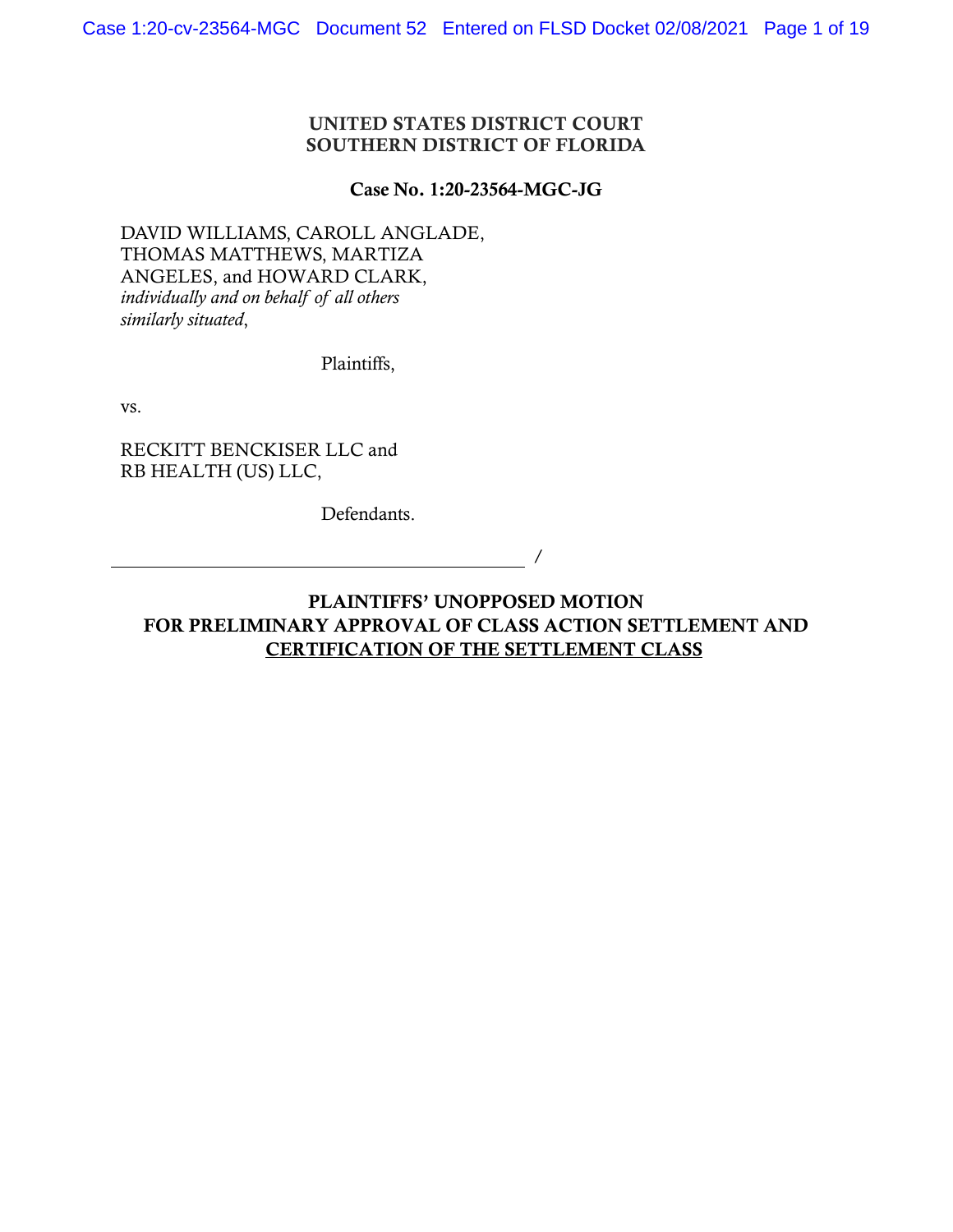Plaintiffs David Williams, Caroll Anglade, Thomas Matthews, Maritza Angeles, and Howard Clark ("Plaintiffs"), on behalf of themselves and on behalf of all those similarly situated, hereby move unopposed for entry of an order granting preliminary approval of the nationwide class action settlement as set forth in the parties' Settlement Agreement and Release, certifying a nationwide class for settlement purposes, and providing for issuance of notice to Class Members.

#### INTRODUCTION

Plaintiffs and Defendants Reckitt Benckiser LLC and RB Health (US) LLC ("Defendants") (collectively the "Parties") have negotiated a global nationwide settlement that provides significant and substantial monetary and injunctive relief to purchasers of Neuriva.<sup>1</sup> Plaintiffs allege that Defendants have falsely advertised and marketed Neuriva throughout the United States as clinically and scientifically proven to improve brain performance. Defendants deny all such allegations, but have agreed to globally resolve this matter, instead of continuing to litigate all pending and future putative class action matters across the country. Over a period of months and under the careful supervision of the respected mediator Jill Sperber, the Parties conducted extensive, arm's length negotiations, including two mediation sessions, which resulted in the executed Settlement Agreement and Release (attached as Exhibit 1) ("Settlement Agreement") and agreed upon the form of proposed Notice to Class Members.<sup>2</sup> In support of this Motion, Plaintiffs also attach as Exhibit 2 the Declaration of Daniel K. Bryson, which details the undersigned counsel's experience in complex class action litigation, the history of this case, and the settlement process.

Under the Settlement Agreement, Defendants have agreed to offer substantial monetary benefits to Settlement Class Members, as well as to important, stipulated injunctive relief (as set forth below). Notice of this Settlement Agreement will be disseminated to Class Members via, among other methods, (i) sophisticated internet notice, and (ii) establishment of a settlement website.

<sup>&</sup>lt;sup>1</sup> "Neuriva" means Neuriva Original (all sizes), Neuriva Plus (all sizes), and Neuriva De-Stress (all sizes) sold in the United States.

 $2^2$  Unless otherwise noted, all capitalized terms used herein have the same definition as that provided in the Settlement Agreement.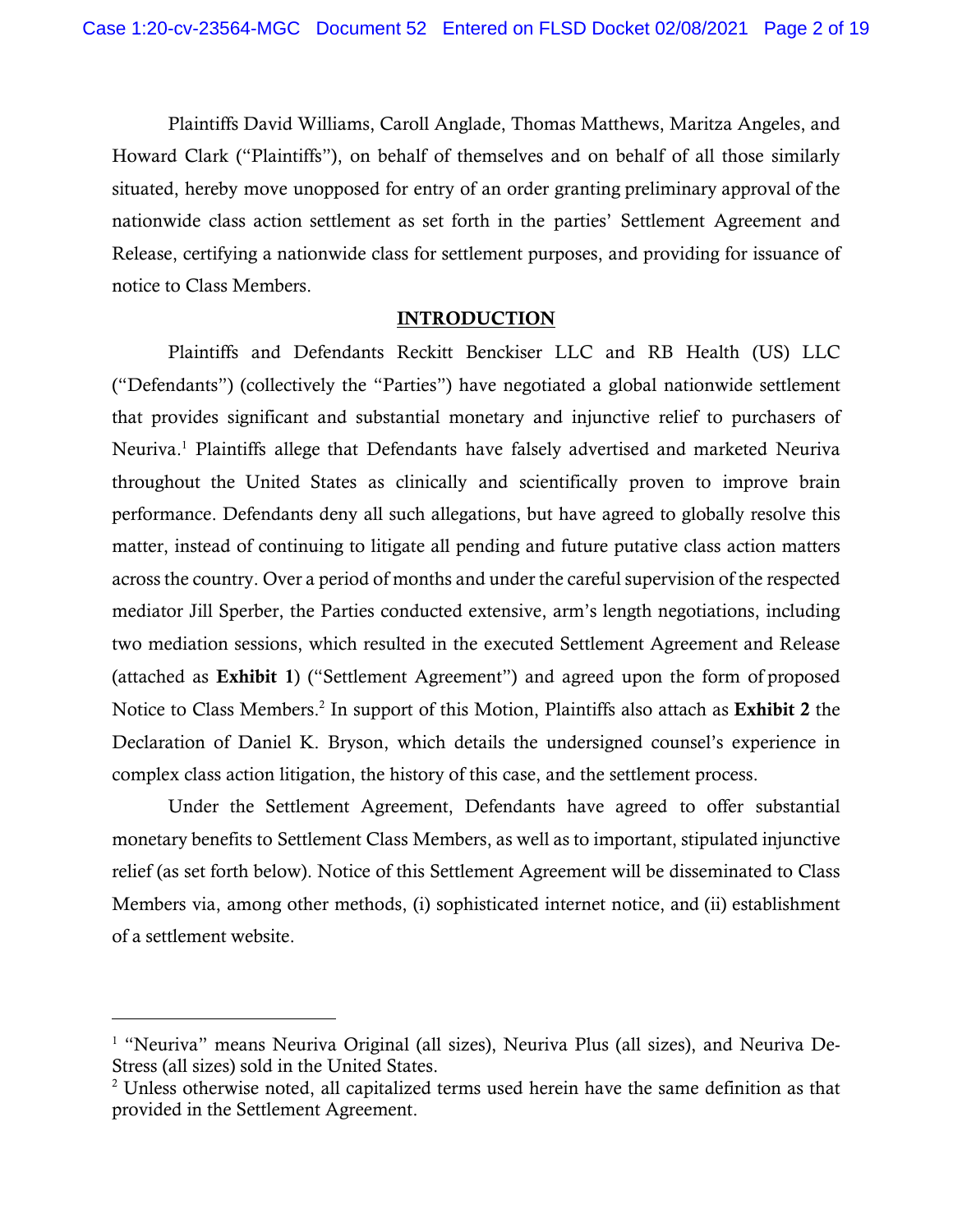Undersigned counsel were well positioned to evaluate and negotiate this settlement, as they have years of experience litigating complex class action cases, including against supplement manufacturers. Plaintiffs' counsel investigated their claims and allegations through an extensive pre-suit investigation, including through research into Defendants' corporations, the development of Neuriva and its ingredients, and third party corporations who created and sold Neuriva's key ingredients to Defendants. The undersigned counsel also undertook an extensive review and analysis of scientific and clinical studies relating to Neuriva's ingredients and its marketing claims, which was assisted by several eminently qualified experts. Despite that work, Plaintiffs and the Class faced significant hurdles in litigating their claims to a successful adversarial resolution. Given the immediate and substantial benefits the Settlement Agreement will provide to the Class, there can be little question that the terms of the proposed Settlement Agreement are at least "fair, reasonable, and adequate" and should receive the Court's preliminary approval, so that the Class can be informed and be heard as to their opinions of the Settlement Agreement at the Final Fairness Hearing.

## FACTUAL AND PROCEDURAL BACKGROUND

#### **1.** The Litigation and Mediation

Plaintiffs Williams and Anglade initiated this Action by filing a Class Action Complaint on August 26, 2020. Plaintiffs Williams and Anglade's action was preceded by Plaintiff Matthews' Class Action Complaint filed in the United States District Court for the Eastern District of California on June 19, 2020. Plaintiff Angeles' filed her Class Action Complaint on September 2, 2020, in the Southern District of New York. Plaintiff Howard sent a pre-suit demand letter challenging Neuriva's marketing representations to Defendants in May 2020, but had not filed an action at that time.

Defendants moved to dismiss the *Matthews* and *Williams* actions, and Defendants moved to transfer the *Williams* action to the Eastern District of California, where *Matthews* was pending, under the so-called "first-filed" rule. The *Williams* plaintiffs opposed Defendants' transfer motion, and both the *Matthews* and *Williams* plaintiffs amended their complaints. Defendants subsequently moved to dismiss the *Matthews* and *Williams* amended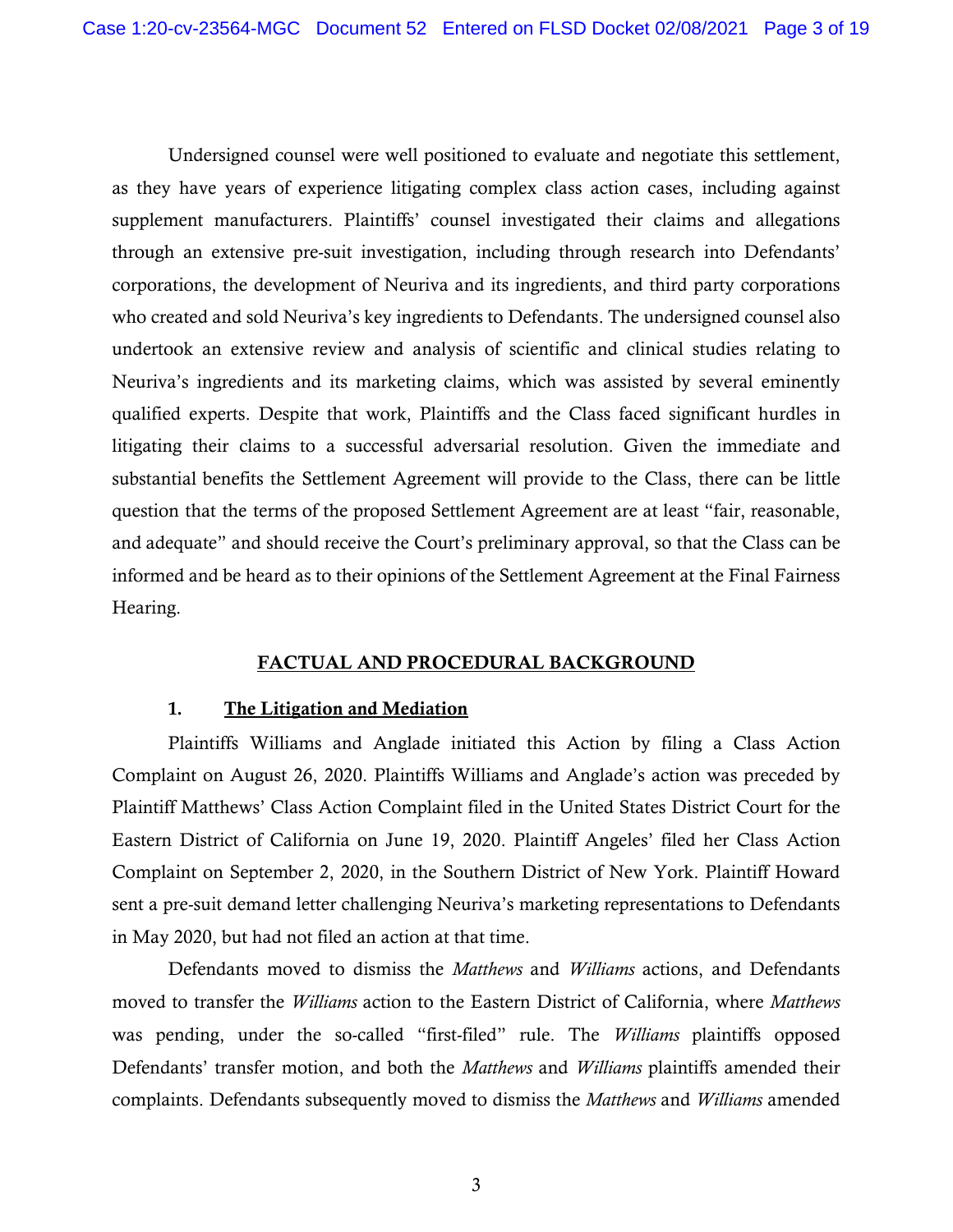complaints. Defendants' deadline to respond to the *Angeles* case had not run by the time the parties pursued mediation.

Through the fall and winter of 2020, counsel for the Parties, including counsel on behalf of Plaintiffs from all Neuriva Actions, participated in multiple all-day mediation sessions with Jill Sperber, Esq. from Judicate West. These mediations took place on October 2 and November 30, 2020. Before, during, and after the mediation the Parties engaged in a series of discussions, with and without Ms. Sperber, regarding a settlement of the Neuriva Actions, which were at all times arm's-length negotiations. The result was the Settlement before this Court for preliminary approval. Ms. Sperber has reviewed the material terms of this Settlement and agrees that it is a fair, reasonable, and adequate solution for the Settlement Class.

#### **2.** The Settlement Agreement and its Terms

### **A.** The Proposed Class

The Settlement Agreement provides primarily two kinds of relief to all individuals who purchased one or more Neuriva Products for personal consumption and not resale, within the United States, from January 1, 2019 through the date of Preliminary Approval. First, the Settlement Agreement provides Monetary Relief of \$8,000,000.00. Second, the Settlement Agreement provides Injunctive Relief in the form of substantial changes to Neuriva's label and marketing. It is estimated that there are approximately thousands of potential class members.

## **B.** Monetary and Injunctive Relief

The Defendants shall offer up to \$8,000,000 in monetary relief to Settlement Class Members, exclusive of administrative costs, attorneys' fees and expenses, and awarded service awards, for purchases of Neuriva Products to be distributed depending on whether a Settlement Class Member has proof of purchase. The Defendants agree to pay to all Settlement Class Members with Proof of Purchase up to thirty-two dollars and fifty cents (\$32.50) per Valid Claim, and Settlement Class Members may make up to two (2) Claims for a maximum of sixty-five dollars (\$65.00). Settlement Class Member's may not receive more than the amount reflected on their Proof of Purchase.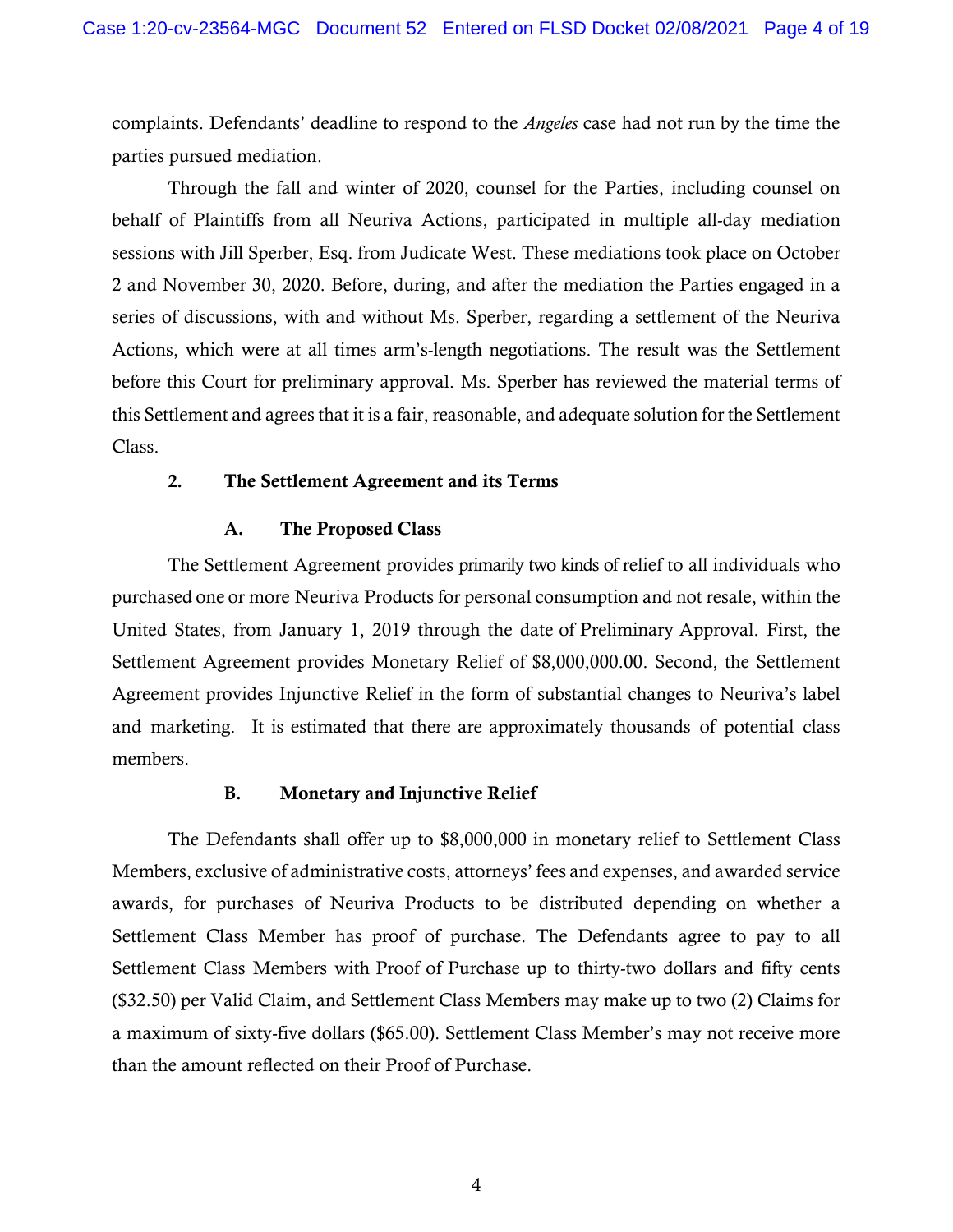For those without proof of purchase, the Defendants agree to pay Settlement Class Members five dollars (\$5.00) per Claim, and Settlement Class Members may make up to four (4) Claims for a maximum of twenty dollars (\$20.00). Every Settlement Class Member (or Household with a Settlement Class Member) has the right to submit a claim for monetary relief. Defendants agreed to pay up to \$8,000,000 for Claims, and should the amount in Valid Claims exceed \$8,000,000, the monetary benefit will be reduced on a pro rata basis.

 In addition to monetary relief, the Parties also agreed to substantial injunctive relief. Defendants agreed to change all references from "Clinically Proven" and "Science Proved" on a Neuriva Product label and ancillary marketing to "Clinically Tested" and "Science Tested" or other similar language, such as referencing what clinical or scientific studies have "shown". Changes to the label shall be substantially similar to those depicted in Exhibit E to the Settlement Agreement. The labeling and marketing changes will take place six months after a Final Approval Order and Judgment is entered and remain in effect for two years. Defendants may present competent and reliable scientific evidence to Plaintiffs' Counsel substantiating a representation Defendants desire to add to the Neuriva Products' labeling or marketing, and Plaintiffs' Counsel will either accept or challenge such proposed representation within 180 days. The Parties agree that the Court shall retain jurisdiction to enforce such injunctive relief, if necessary.

## **C.** Release of Claims against Defendants

In exchange for the settlement relief, members of the Settlement Class will release the Settling Defendants from all claims as outlined in the Settlement Agreement.

# **D.** Class Notice

The Notice Plan provides Settlement Class Members the best notice that is practicable under the circumstances, satisfying the requirements of Fed. R. Civ. P. 23(c)(2)(b), and due process. Class Members will receive notice of the Settlement Agreement in the manner recommended by the proposed Settlement Administrator, attached as Exhibit 3, assuming the form is approved by the Court. The manner of notice will include, but not be limited to, (i) internet notice, and (ii) establishment of a settlement website (the "Settlement Website"). The internet notice will include direct links to the Settlement Website<sup>3</sup> to encourage an easy-to-

<sup>&</sup>lt;sup>3</sup> The Settlement Website shall be **www.RBsettlement.com.**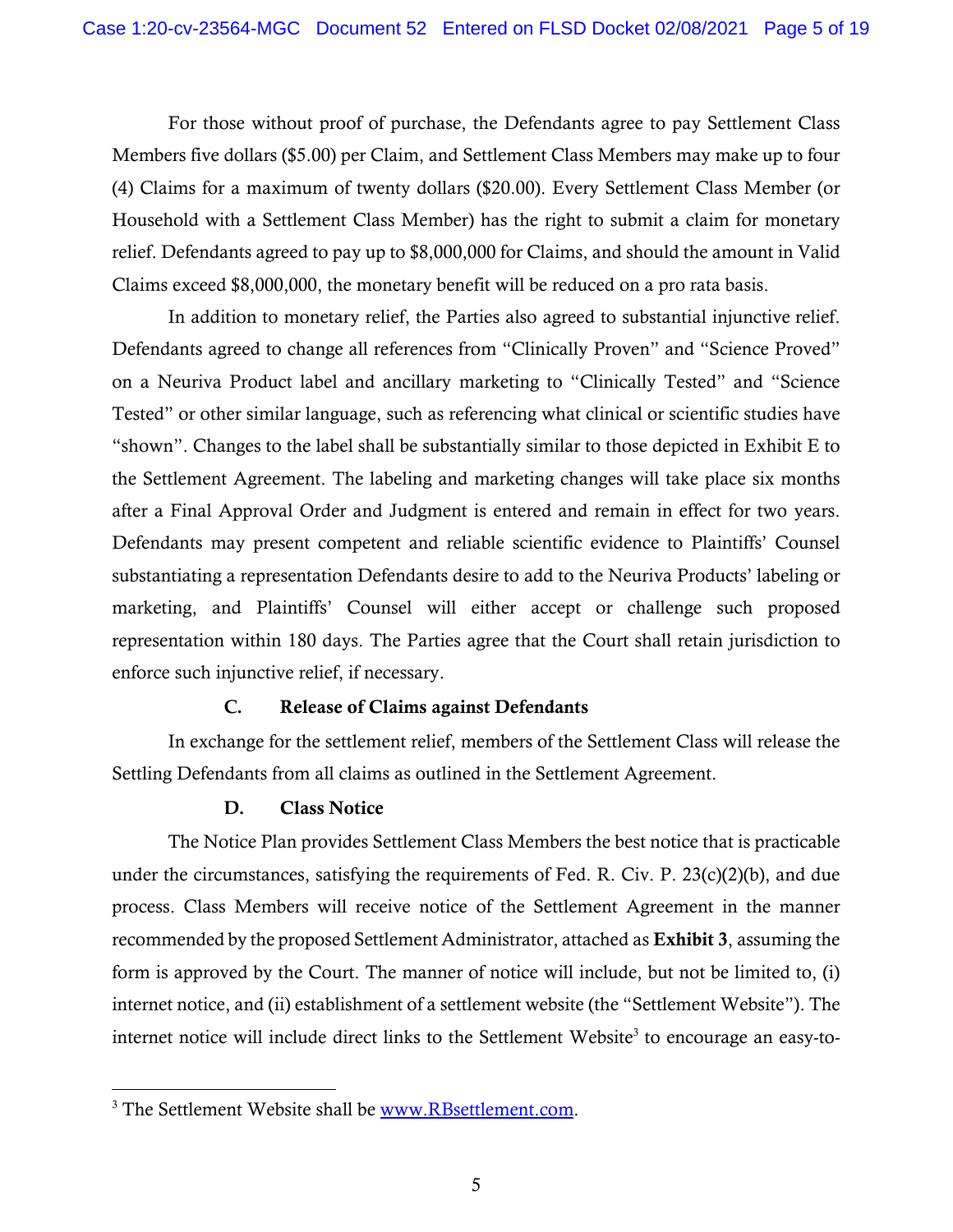follow claims process. The Settlement Website will inform the Class Members of the Settlement Agreement and allow them to file a claim electronically. Moreover, a long form notice, in substantially the same form attached to the Settlement Agreement as Exhibit B, shall be published on the Settlement Website.

Among other things, the Class Notice provides a description of the nature of the Action and the proposed Settlement, including information on the definition of the Settlement Class, how the proposed Settlement would provide relief to Settlement Class Members, what claims are released under the proposed Settlement, and other relevant information. The Class Notice informs Settlement Class Members of the time, date, and place set by the Court for the Fairness hearing where the Court will determine whether the Settlement Agreement should receive final approval as fair and adequate, whether the certification of the Settlement Class should be re-affirmed, whether incentive awards should be issued and in what amount, whether the attorneys' fees and expenses should be awarded to Class Counsel and in what amounts, and whether the Final Order and Judgment should be entered.

Class Members may opt out of the Settlement Agreement by sending a request for exclusion to the Claims Administrator, who will communicate requests for exclusion to Class Counsel, who will in turn report to the Court. Defendants shall bear all of the costs and expenses in administrating the Settlement Agreement, including the hiring of a Claims Administrator, providing class notice, publishing the notice, and providing the claim forms.

The Parties have designated Angeion Group to serve as the Settlement Administrator, subject to Court approval. The Settlement Administrator will be responsible for, among other things, (a) initiating and monitoring the Notice Plan; (b) establishing a post office box and a dedicated email address for receiving claims, requests for exclusions, objections, and other correspondence; (c) establishing a Settlement Website that will not only contain important documents and information on how to file a claim, but also the means by which Settlement Class Members can electronically file claims; (d) forwarding inquiries to Class Counsel for a response, if warranted; (e) reviewing Claims in accordance with the Settlement Agreement; (f) otherwise implementing and/or assisting with the Claims review protocols agreed to by the Parties and set forth in the Settlement Agreement; and (g) processing payments on timely Valid Claims in accordance with the Settlement Agreement. If approved, the Settlement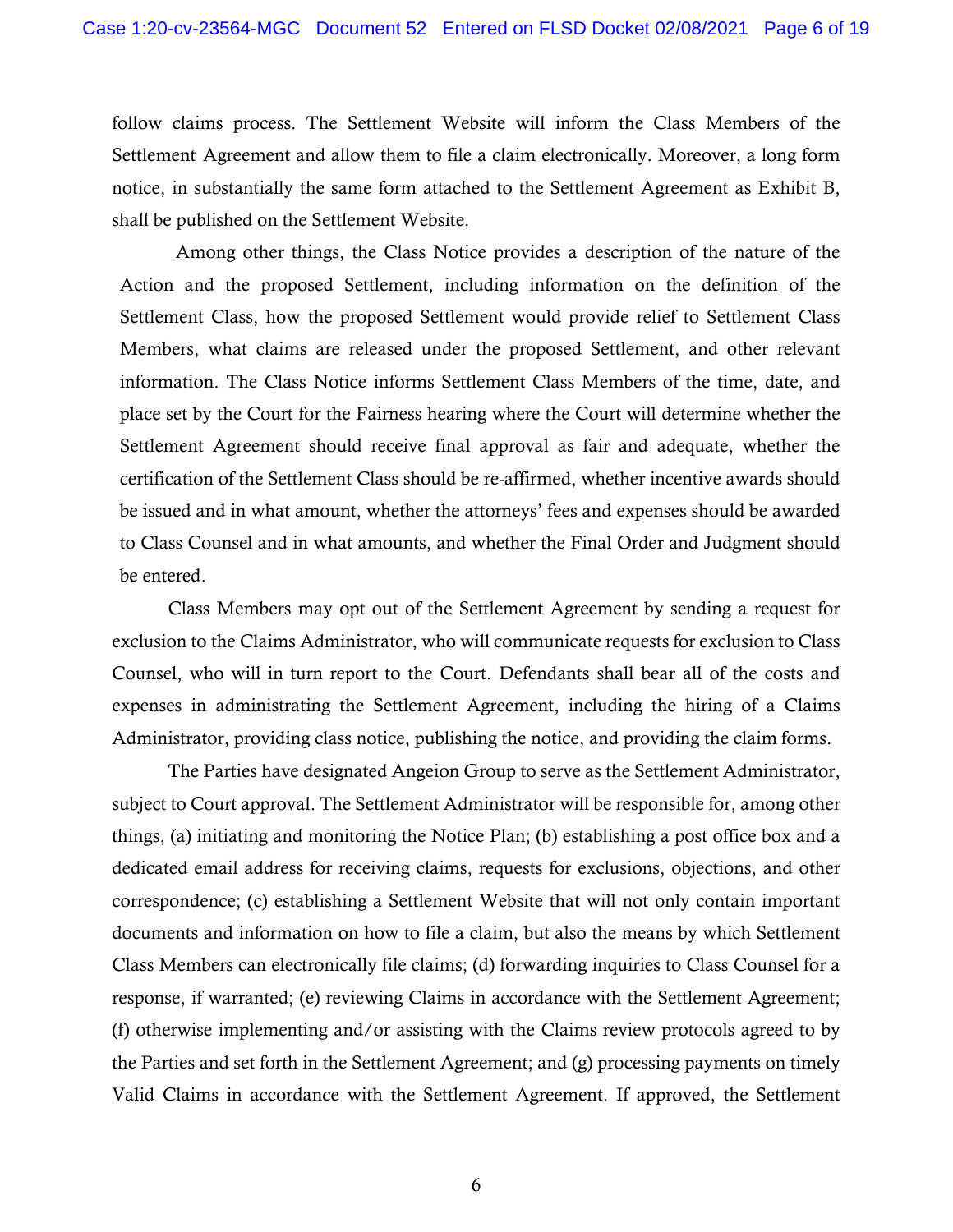Administrator will commence the Notice Plan within twenty-one (21) days after entry of an order preliminarily approving the settlement.

### **E.** Claims Process

To obtain relief from Defendant, Class Members will be required to submit a simple claim form (in the form, if approved, attached to the Settlement Agreement as Exhibit A) electronically via the Settlement Website or by mail. The claims will be reviewed by the Claims Administrator, who will confirm whether those who timely file a claim are members of the Class, submitted valid claim forms, and, if applicable, presented Proof of Purchase. Defendants shall fund the total amount to be paid to eligible Settlement Class Members within thirty (30) days after the Class Action Settlement Administrator determines the total amount to be paid to eligible claimants. The Class Action Settlement Administrator shall then pay all eligible claimants within thirty (30) days after Defendants deposits the funds to be paid.

## **F.** Class Counsel Fees and Expenses and Incentive Awards

At the time of final approval, Class Counsel will make an application for an award of attorneys' fees and expenses in the amount not to exceed two million nine hundred thousand dollars (\$2,900,000.00). Additionally, Plaintiffs will make an application at that time for an incentive award not to exceed \$2,000 each to Class Representatives David Williams, Caroll Anglade, Thomas Matthews, Maritza Angeles, and Howard Clark for taking on the risks of litigation, and for Settlement of their individual claims as a Settlement Class Member in this Action.4

## LEGAL ARGUMENT

## 1. PRELIMINARY APPROVAL IS WARRANTED

To implement a Settlement Agreement in a class action, the Federal Rules of Civil Procedure require that there first be notice to the Settlement Class, a fairness hearing, and this Court's final approval. Settlement "has special importance in class actions with their notable uncertainty, difficulties of proof, and length. Settlements of complex cases contribute greatly to the efficient utilization of scarce judicial resources, and achieve the speedy resolution of

<sup>4</sup> Plaintiffs are aware of the Eleventh Circuit's decision in *Johnson v. NPAS Sols*., LLC, 2020 WL 5553312 (11th Cir. Sept. 17, 2020), and will be prepared to address the decision in their application for incentive awards.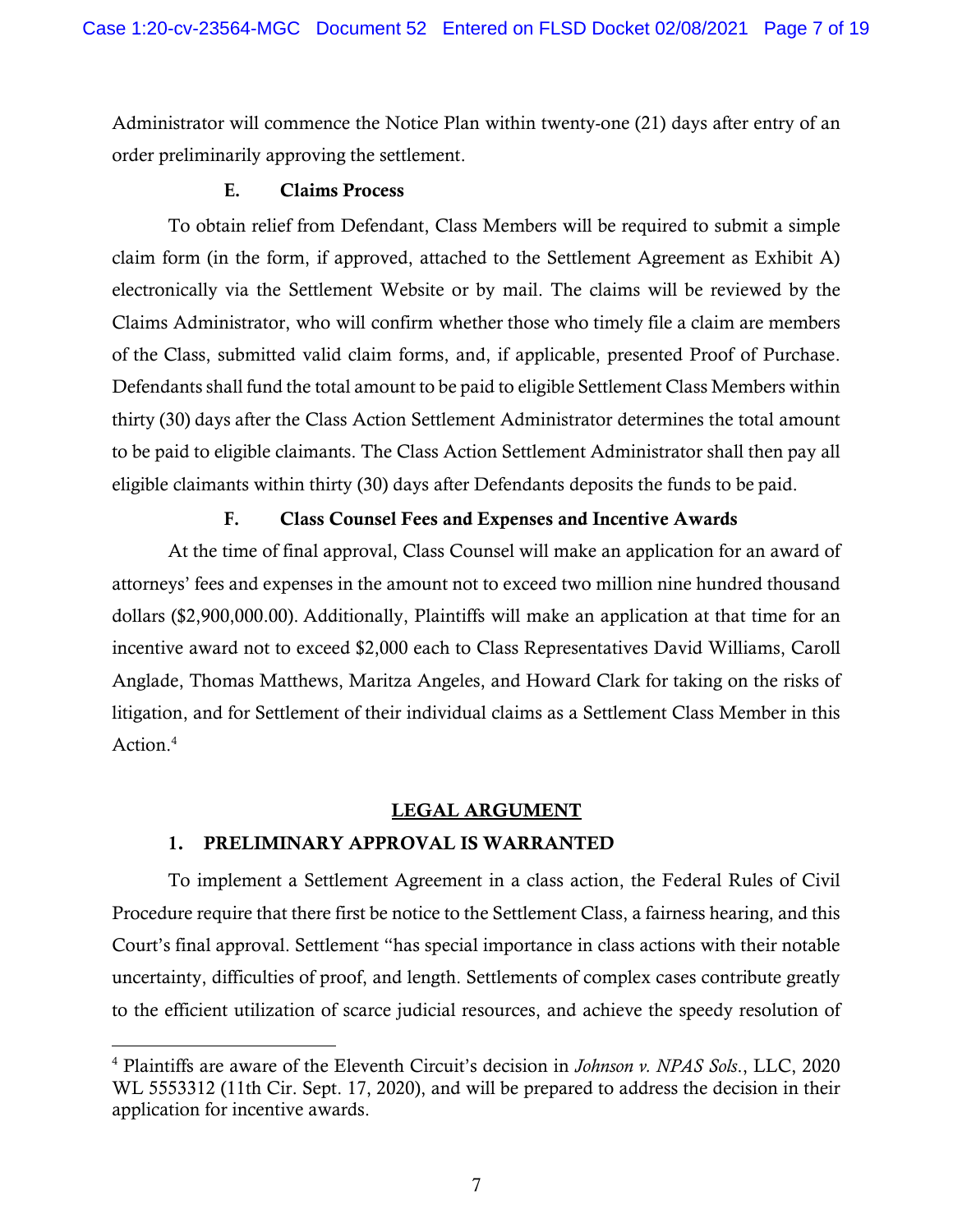justice[.]" *Turner v. Gen. Elec. Co.*, No. 2:05-CV-186-FTM-99DNF, 2006 WL 2620275, at \*2 (M.D. Fla. Sept. 13, 2006). For these reasons, "[p]ublic policy strongly favors the pretrial settlement of class action lawsuits." *In re U.S. Oil & Gas Litig.*, 967 F.2d 489, 493 (11th Cir.1992).

"Approval of a class-action settlement is a two-step process." *Fresco v. Auto Data Direct, Inc.*, No. 03-cv-61063, 2007 WL 2330895, at \*4 (S.D. Fla. May 14, 2007). Preliminary approval is the first step, requiring the Court to "make a preliminary determination on the fairness, reasonableness, and adequacy of the settlement terms." *Id.* (citation omitted). In the second step, after notice to the class and time and opportunity for absent class members to object or otherwise be heard, the court considers whether to grant final approval of the settlement as fair and reasonable. *See id.* 

The standard for preliminary approval of a class action settlement is not high  $-a$ proposed settlement will be preliminarily approved if it falls "within the range of possible approval" or, otherwise stated, if there is "probable cause" to notify the class of the proposed settlement and "to hold a full-scale hearing on its fairness[.]" *In re Mid-Atl. Toyota Antitrust Litig*., 564 F. Supp. 1379, 1384 (D. Md. 1983) (quoting Manual for Complex Litigation ("MCL")  $\S$  1.46 at 62, 64–65 (5th ed. 1982)). "Preliminary approval is appropriate where the proposed settlement is the result of the parties' good faith negotiations, there are no obvious deficiencies, and the settlement falls within the range of reason." *In re Checking Account Overdraft Litig.*, 275 F.R.D. 654, 661 (S.D. Fla. 2011).

Here, the proposed Settlement Agreement is the product of arm's-length negotiations before an experienced and respected mediator, and by counsel with significant experience in complex class action litigation. Further, the proposed Settlement Agreement carries no "obvious deficiencies," and falls well within the range of reason. The Court should therefore grant preliminary approval.

## **A.** The Settlement Agreement is the Product of Good Faith, Informed, and Arm's-Length Negotiations among Experienced Counsel.

At the preliminary approval stage, courts consider whether the proposed settlement appears to be "the result of informed, good-faith, arms'-length negotiation between the parties and their capable and experienced counsel' and not 'the result of collusion[.]'" *In re Checking Account Overdraft Litig.*, 830 F. Supp. 2d 1330, 1340 (S.D. Fla. 2011). Courts presume good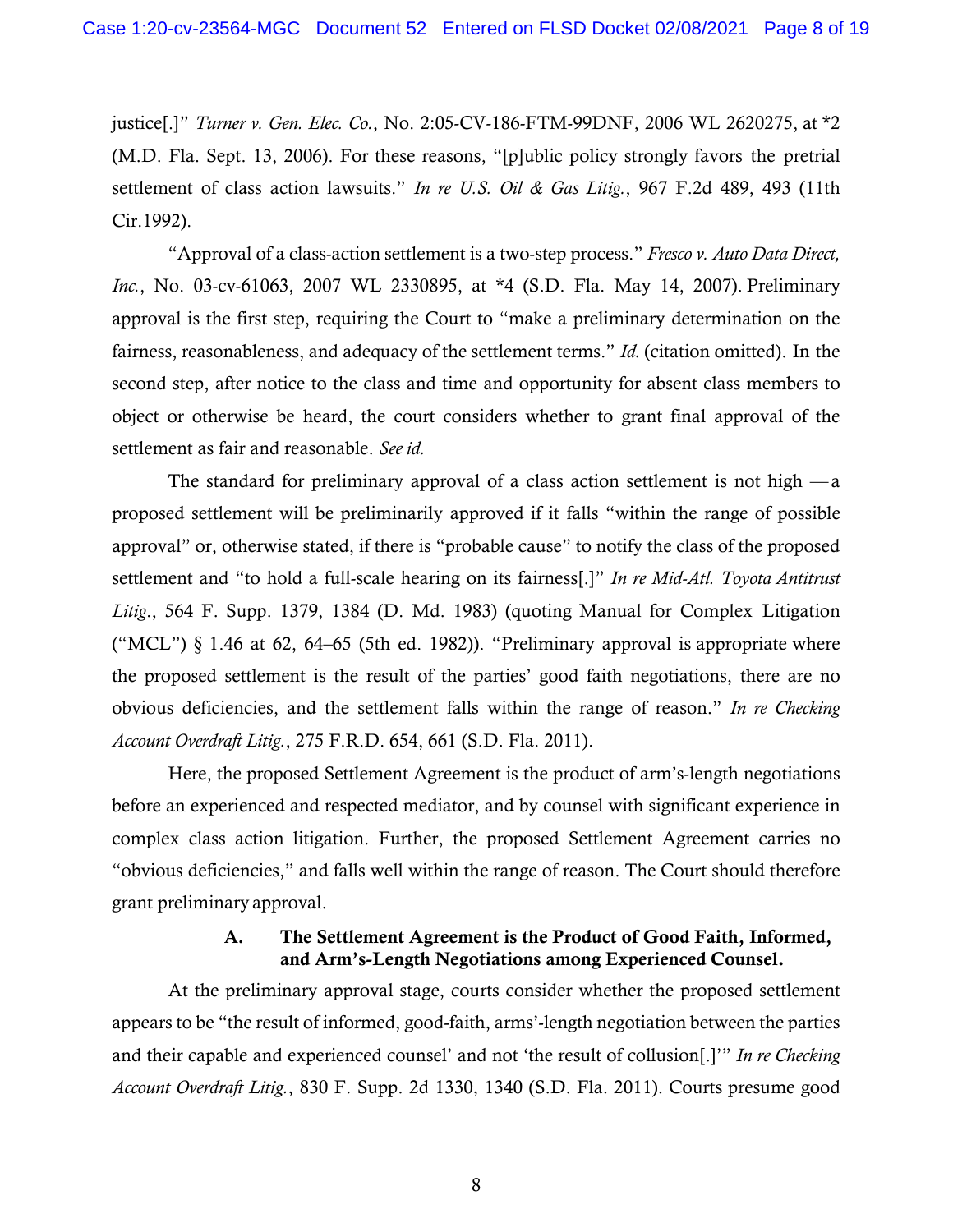faith in the negotiating process. *See Granada Invs., Inc. v. DWG Corp.*, 962 F.2d 1203, 1205 (6th Cir. 1992) ("Absent evidence of fraud or collusion, such settlements are not to be trifled with."); MCL (Third) § 30.42 ("a presumption of fairness, adequacy and reasonableness may attach to a class settlement reached in arms- length negotiations between experienced, capable counsel").

Plaintiffs were well-informed prior to agreeing to settle their cases. Plaintiffs engaged in an extensive pre-suit investigation. Plaintiffs' counsel performed extensive research into Defendant corporations, the development of Neuriva and its ingredients, and third party corporations who created and sold Neuriva's key ingredients to Defendants. In addition, Plaintiffs' counsel did a comprehensive investigation of all of Defendants' very substantial marketing campaigns, which spanned numerous digital and social media platforms, print media, and television commercials. Plaintiffs' counsel also collected, reviewed, and analyzed not only the scientific and clinical studies cited in Defendants' marketing, but scores of other clinical and scientific studies relating to Neuriva's ingredients and the falsity of its marketing claims. Before filing their complaints and during the litigation, Plaintiffs retained and regularly consulted with eminently qualified experts well-versed in neuroscience, pharmacology, physiology, and scientific test design to assist in Plaintiffs' counsel's investigation and prosecution of claims. Armed with the above investigative research and leaning on the considerable experience of Plaintiffs' counsel in class litigation, Plaintiffs were well informed prior to entering into the Settlement Agreement.

The Settlement Agreement is the product of significant give and take by the settling Parties and was negotiated at arm's length. The parties engaged in substantial settlement negotiations for months, including both formal mediation sessions before mediator Jill Sperber and regular communications amongst counsel and Ms. Sperber. After negotiating the terms of an initial term sheet, the Parties then negotiated and executed the Settlement Agreement reflecting the final terms. Ms. Sperber has significant experience mediating complex commercial suits to resolution and her involvement weighs in favor of preliminary approval. *See, e.g.*, *In re WorldCom, Inc. ERISA Litig.*, 2004 WL 2338151, at \*6 (S.D.N.Y. 2004) (presence of "respected and dedicated judicial officer presided over the lengthy discussions from which this settlement emerged[]" belied suggestion of collusion in negotiating process).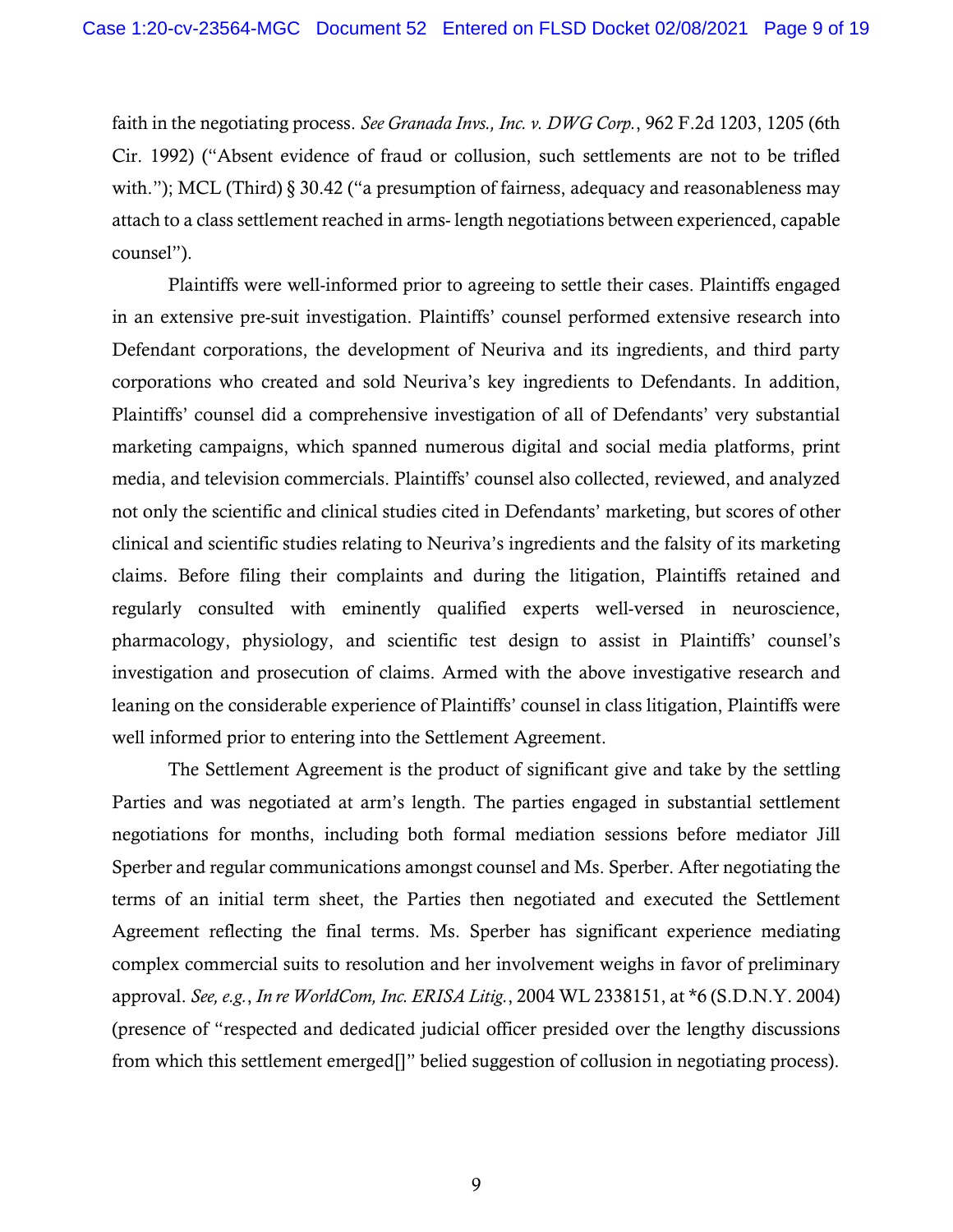## **B.** The Settlement Agreement Provides Considerable Benefits to the Class and Falls Squarely within the Range of Reasonableness.

The terms negotiated by the Parties provide considerable monetary benefits and injunctive relief to the class and fall well within the range of possible approval.

Courts routinely hold that settlements providing the class with a portion of the recovery sought in litigation are reasonable in light of the attendant risks of litigation. *See, e.g.*, *Behrens v. Wometco Enters., Inc.*, 118 F.R.D. 534, 542–43 (approving recovery of \$.20 per share where desired recovery was \$3.50 a share and stating "the fact that a proposed settlement amounts to only a fraction of the possible recovery does not mean the settlement is unfair or inadequate"). "Moreover, when settlement assures immediate payment of substantial amounts to class members, even if it means sacrificing speculative payment of a hypothetically larger amount years down the road, settlement is reasonable [when weighing the benefits of the settlement against the risks associated with proceeding in the litigation]." *Johnson v. Brennan*, No. 10-cv-4712, 2011 WL 4357376 (S.D.N.Y. Sept. 16, 2011) (internal quotation marks omitted).

Plaintiffs and the proposed class faced significant hurdles in litigating their claims to trial and ultimate resolution, and the possible appeals of any of the Court rulings. Each Class Member now, however, stands to recover direct monetary and injunctive relief as a result of the Settlement Agreement. For Settlement Class Members who have Proof of Purchase, the monetary benefits can claim up to \$32.50 per purchase up to \$65, while those without Proof of Purchase can claim up to \$20. Further, Plaintiffs secured significant changes in Defendants' labeling and marketing that go to the heart of Plaintiffs' case: that Neuriva is not clinically or scientifically *proven* to improve brain performance. Accordingly, the negotiated monetary recovery and injunctive relief falls well within the range of reasonableness.

## **C.** The Settlement Agreement Saves the Class from Considerable Litigation Hurdles.

Any evaluation of the benefits of settlement must be tempered by the recognition that any compromise involves concessions by all settling parties. Indeed, "the very essence of a settlement is compromise, a yielding of absolutes and an abandoning of highest hopes." *Officers for Civil Justice v. Civil Serv. Comm'n*, 688 F.2d 615, 624 (9th Cir. 1982) (internal quotation marks omitted). At bottom, had litigation continued, Plaintiffs and Class Members would have faced the risk of not prevailing on their claims.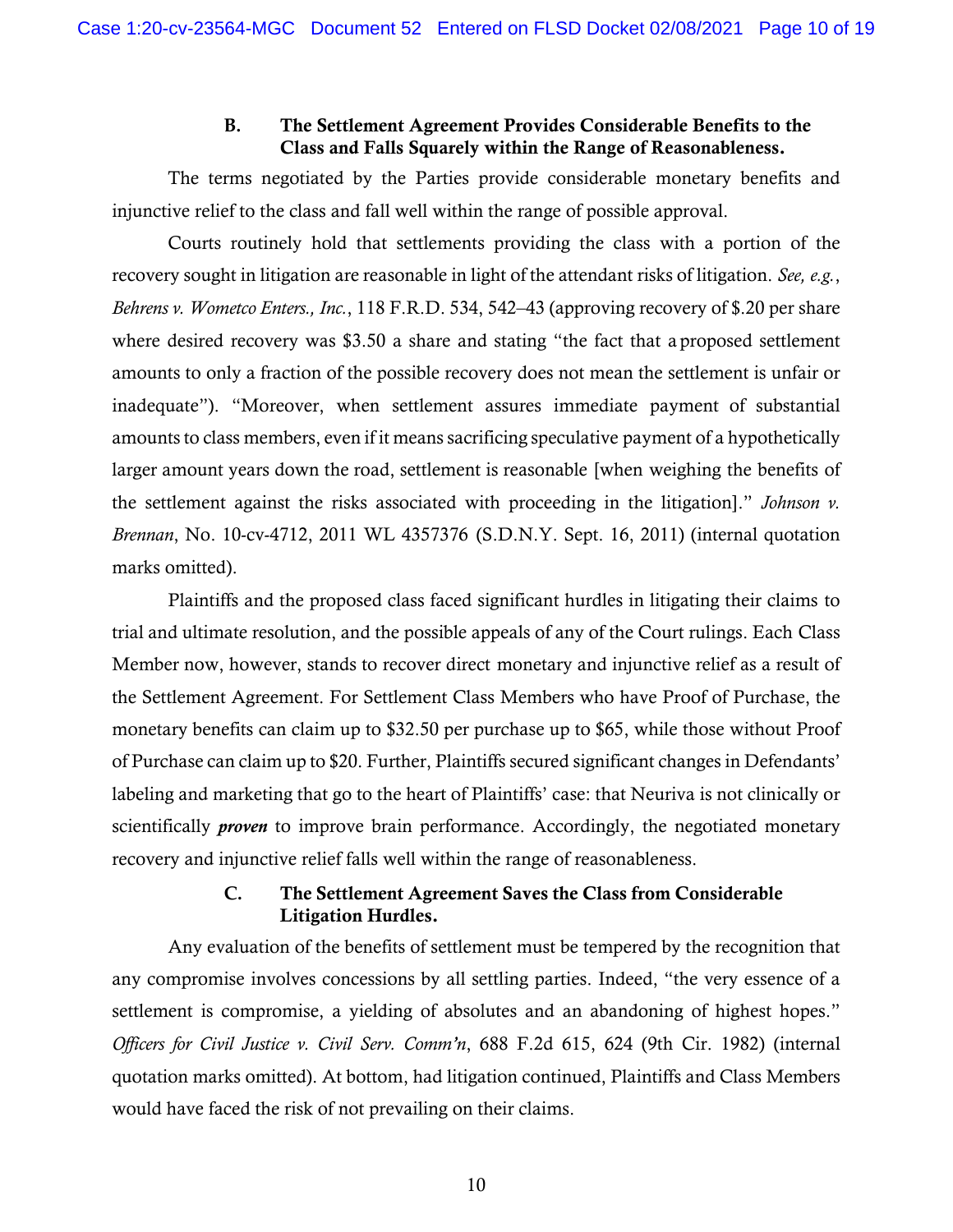The proposed settlement saves Plaintiffs and the proposed Class from facing these substantial obstacles and eliminates the significant risk that they would recover nothing at all after several more years of litigation.

## **D.** Counsel Believes the Settlement Agreement is Reasonable and in the Best Interest of the Settlement Class.

Finally, significant weight should be attributed to the belief of experienced counsel that the negotiated settlement is in the best interest of the class. *See, e.g.*, *In re Coordinated Pretrial Proceedings in Antibiotic Antitrust Actions*, 410 F. Supp. 659, 666 (D. Minn. 1974) (the recommendation of experienced counsel is entitled to great weight). Plaintiffs' counsel here have litigated numerous class actions in state and federal courts and fully support the Settlement Agreement. Copies of Class Counsel's Resumes are attached to the Declaration of Daniel K. Bryson (Exhibit 2). Based on this experience, the substantial information learned in the course of the litigation, and decades of experience litigating consumer class action lawsuits, it is Plaintiffs' counsel's informed opinion that the Settlement Agreement is fair, reasonable, adequate, and in the best interests of the Class.

# 2. THE COURT SHOULD CERTIFY THE PROPOSED SETTLEMENT CLASS.

 The Settlement Class here meets the requirements of numerosity, commonality, typicality and adequacy of representation required by Rule 23(a) of the Federal Rules of Civil Procedure, as well as the requirements of Rule 23(b)(3) and 23(b)(2).

## **A.** The Settlement Class Meets the Four Requirements of Rule 23(a).

Rule 23(a) sets forth four prerequisites for class certification: numerosity, commonality, typicality, and adequacy of representation. *See Cheney v. Cyberguard Corp.,* 213 F.R.D. 484,489 (S.D. Fla. 2003); *see also* Fed. R. Civ. P. 23(a). The policies underlying the class action rule dictate that Rule 23(a) should be liberally construed. *See Walco Invs., Inc. v. Thenen*, 168 F.R.D. 315, 323 (S.D. Fla. 1996). Plaintiff satisfies all four requirements as set forth below.

"It is well established that [a] class may be certified solely for purposes of settlement [if] a settlement is reached before a litigated determination of the class certification issue." *In re Checking Account Overdraft Litig.*, 275 F.R.D. at 659 (internal quotations omitted; brackets in original). "In deciding whether to provisionally certify a settlement class, a court must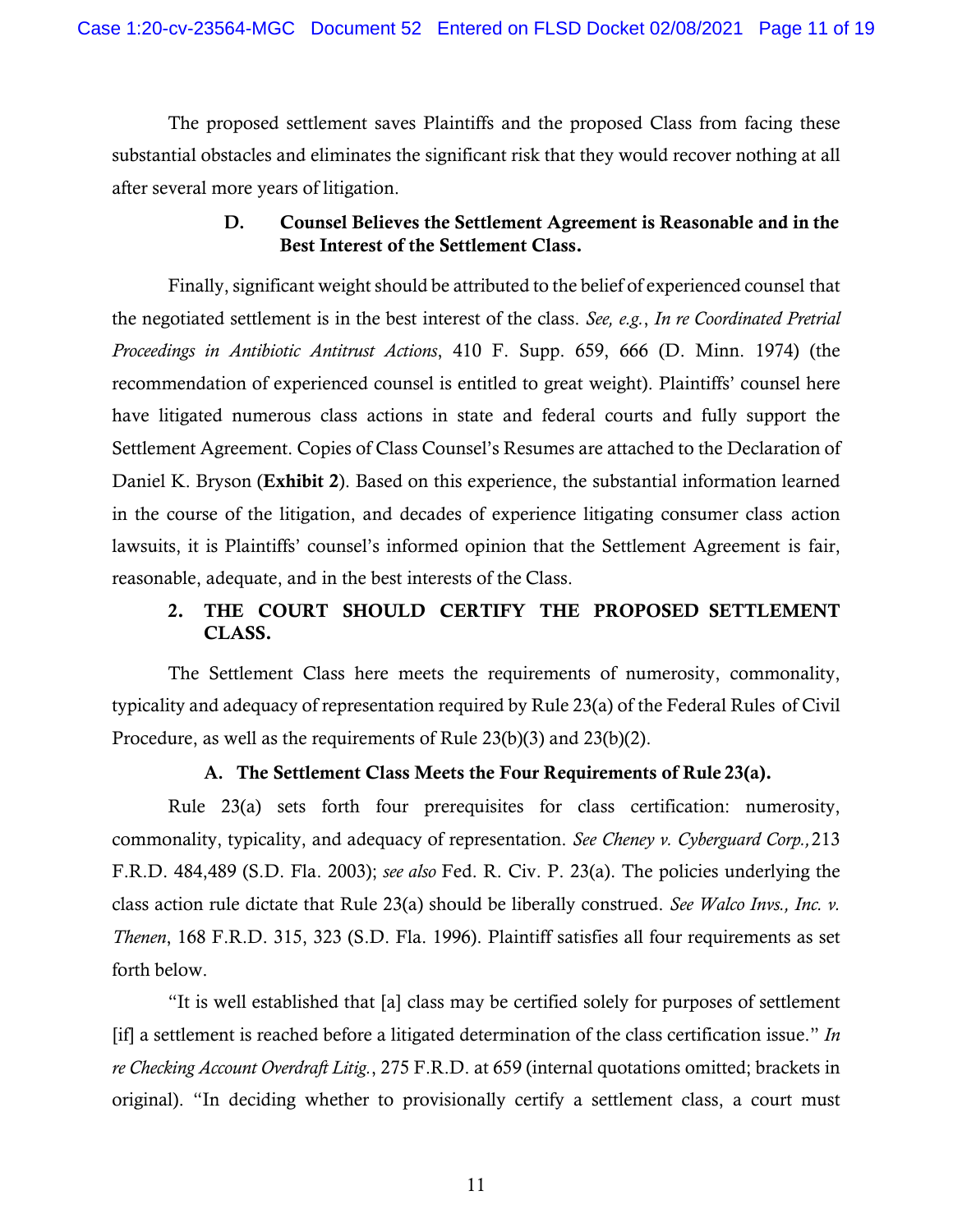consider the same factors that it would consider in connection with a proposed litigation class[,]" save manageability, "since the settlement, if approved, would obviate the need for a trial." *Id.* However, "[t]he standards of Rule 23 for class certification are more easily met in the context of settlement than in the context of contested litigation." *Horton v. Metro. Life Ins. Co.,* No. 93-1849-CIV-T-23A, 1994 U.S. Dist. LEXIS 21395, at \*15 (M.D. Fla. Oct. 25, 1994).

### **i.** The Settlement Class is Sufficiently Numerous.

Rule 23(a)(1) requires Plaintiffs to show that the proposed class is so numerous that joinder of all members would be impracticable. *See, e.g.*, *Jones v. Firestone Tire & Rubber Co., Inc.*, 977 F.2d 527, 534 (11th Cir. 1992) (citations omitted). Impracticability depends on the facts of each case. *See General Tel. Co. v. EEOC*, 446 U.S. 318, 330 (1980) (The "numerosity requirement requires examination of the specific facts of each case and imposes no absolute limitations."). Here, the number of class members is in the thousands. *See Kilgo v. Bowman Trans.*, 789 F.2d 859, 878 (11th Cir. 1986) (numerosity satisfied where plaintiffs identified at least 31 class members "from a wide geographical area"). Accordingly, the Settlement Class is sufficiently numerous under Rule 21(a)(1).

## **ii.** There Are Questions of Law and Fact Common to All Class Members.

Rule  $23(a)(2)$  requires class action plaintiffs to identify questions of law or fact common to the proposed class. *See* Fed. R. Civ. P. 23(a)(2). "The threshold for commonality is not high." *Cheney,* 213 F.R.D. at 490. Commonality requires a showing that the class members' claims "depend on a common contention" and that the class members have "suffered the same injury." *Wal-Mart Stores, Inc. v. Dukes*, 131 S. Ct. 2541, 2551 (2011). "[F]or purposes of Rule 23(a)(2), even a single [common] question will do[,]" *id.* at 2556 (brackets in original), and "where a common scheme of conduct has been alleged, the commonality requirement should be satisfied." *Checking Overdraft,* 2011 WL 3158998, at \*4.

Plaintiffs' claims here depend on the common contention that Defendants deceptively labeled, packaged, and marketed Neuriva. All members of the putative class were allegedly injured in the same manner: they were deceived by Defendants' conduct, and they allegedly paid for Neuriva based on that deception.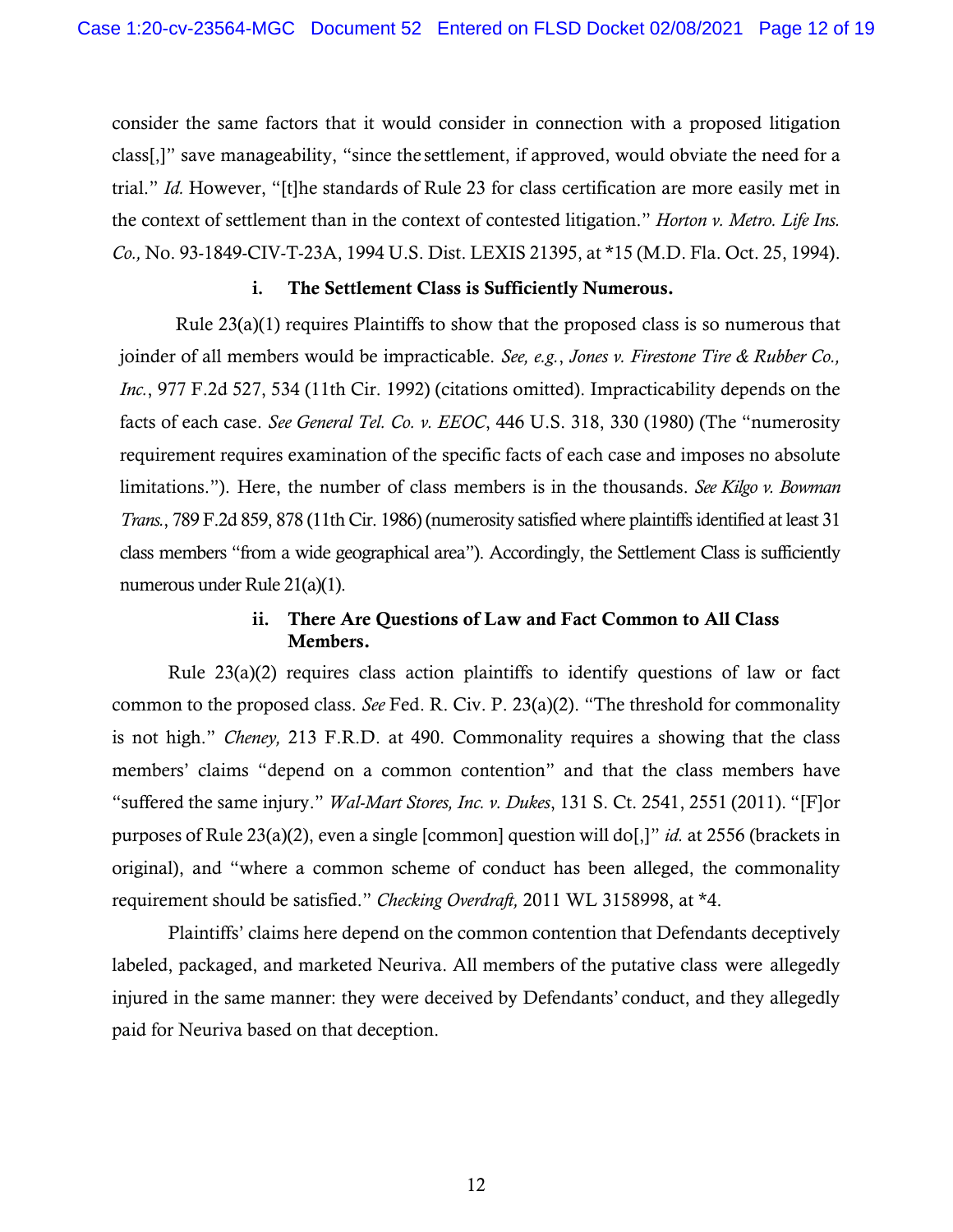While only one question of law *or* fact is required to establish commonality, several common questions capable of class-wide resolution—or that would "generate common answers"—arise from Plaintiffs' allegations (which Defendants deny), including:

- a. Whether Defendants' labeling, packaging, and marketing of Neuriva is deceptive;
- b. Whether Defendants engaged in unfair and deceptive trade practices when labeling, packaging, and marketing Neuriva; and
- c. Whether Defendants were unjustly enriched as a result of its deceptive conduct.

These common questions are capable of class-wide resolution. *See Williams,* 2012 WL 566067, at \*5 (finding commonality where "all members of the proposed class were injured in the same manner").

### **iii.** Plaintiffs' Claims are Typical of Those of the Class.

Rule 23(a)(3) requires Plaintiffs to demonstrate that their claims are typical of those held by the proposed class. *See* Fed. R. Civ. P. 23(a)(3). "[S]ubsection (a)(3) [of Rule 23] primarily directs the district court to focus on whether named representatives' claims have the same essential characteristics as the claims of the class at large." *Appleyard v. Wallace*, 754 F.2d 955, 958 (11th Cir. 1985) (citations omitted). "The commonality and typicality requirements of Rule 23(a) tend to merge." *Campos*, 188 F.R.D. at 659. The typicality requirement, like commonality, is not demanding. *In re Disposable Contact Lens Antitrust Litig.*, 170 F.R.D. 524, 532 (M.D. Fla. 1996). "Any atypicality or conflict between the named Plaintiff's claims and those of the class must be clear and must be such that the interests of the class are placed in significant jeopardy." *Cheney,* 213 F.R.D. at 491.

Plaintiffs' claims arise from the same alleged course of conduct and are based on the same legal theories as those brought on behalf of the proposed class. For example, the alleged deception to which each of the class representatives was exposed was no different than the alleged deception to which all of the Class Members allegedly were exposed. Because Plaintiffs' claims are based on alleged injuries caused by conduct allegedly affecting the class as a whole, their claims easily satisfy the typicality requirement. *See, e.g., Williams*, 2012 WL 566067, at \*6 (holding that the named plaintiffs were typical of the class where they were charged and paid an inflated price based upon the same alleged deceptive conduct).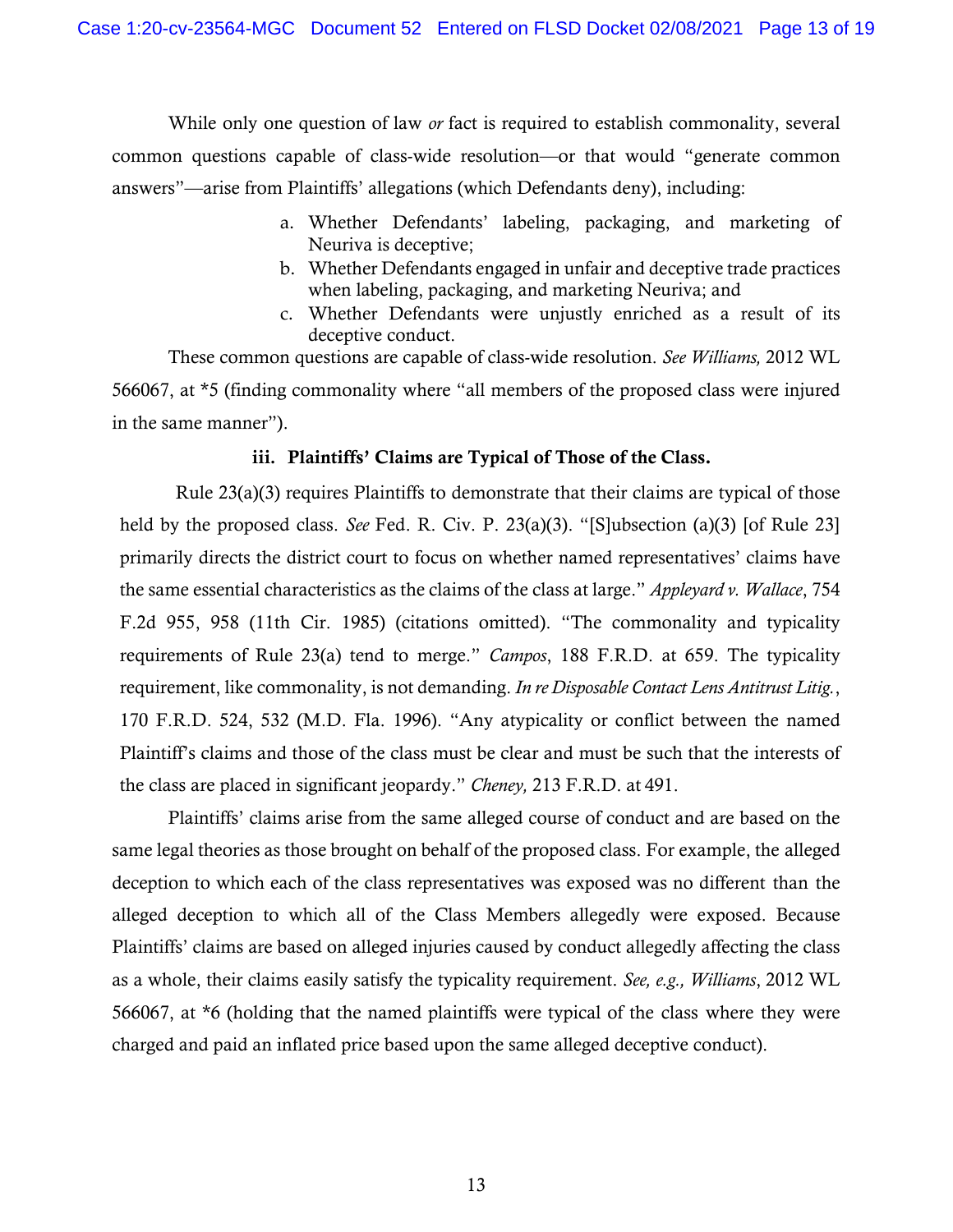Moreover, Plaintiffs' claims are based on the same legal theories of the violation of state consumer protection laws and unjust enrichment. This identity of claims and legal theories between Plaintiffs and the class satisfies the typicality requirement set forth in Rule 23(a)(3).

# **iv.** Plaintiffs will Fairly and Adequately Represent the Interests of the Class.

To satisfy Rule 23(a)(4), the representative parties must "fairly and adequately represent the interests of the class." Fed. R. Civ. P. 23(a)(4). This requirement is satisfied when the class representatives have (1) no interests antagonistic to the rest of the class and (2) counsel who are "qualified, experienced, and generally able to conduct the proposed litigation." *Cheney,* 213 F.R.D. at 495. "Adequate representation is presumed in the absence of contrary evidence." *Association for Disabled Ams., Inc. v. Amoco Oil Co.,* 211 F.R.D. 457, 464 (S.D. Fla. 2002).

 "[T]he single most important factor considered by the courts in determining the quality of the representative's ability and willingness to advocate the cause of the class has been the caliber of the plaintiff's attorney." 1 Newberg on Class Actions 3d (1992) § 3.24 at 3-133 n. 353; *see also Griffin v. Carlin*, 755 F. 2d 1516, 1533 (11th Cir. 1985) (inquiry as to adequacy of plaintiffs "involves questions of whether plaintiffs' counsel are qualified, experienced, and generally able to conduct the proposed litigation, and of whether plaintiffs have interests antagonistic to those of the rest of the class."). Adequacy of representation is usually presumed in the absence of evidence to the contrary. *Access Now, Inc. v. AHM CGH, Inc.*, 2000 U.S. Dist. LEXIS 14788 (S.D. Fla. 2000) (citation omitted).

The attorneys who seek to represent the Class in this case are highly qualified to serve as class counsel, have served as lead and co-lead counsel in some of the largest class actions in the country, and are well respected in the communities that they serve. Copies of the firm resumes are attached to Exhibit 2, the Declaration of Daniel K. Bryson. The firms representing Plaintiffs have overseen the extensive pre-suit investigation and overall litigation strategy that resulted in an expeditious, class-wide resolution that is far preferable to years of uncertain litigation. Class Counsel have and will continue to vigorously represent the Plaintiffs and Settlement Class Members.

Plaintiffs in this action also do not have interests that are antagonistic to those held by the rest of the class. There has been no evidence that would in any way show that Plaintiffs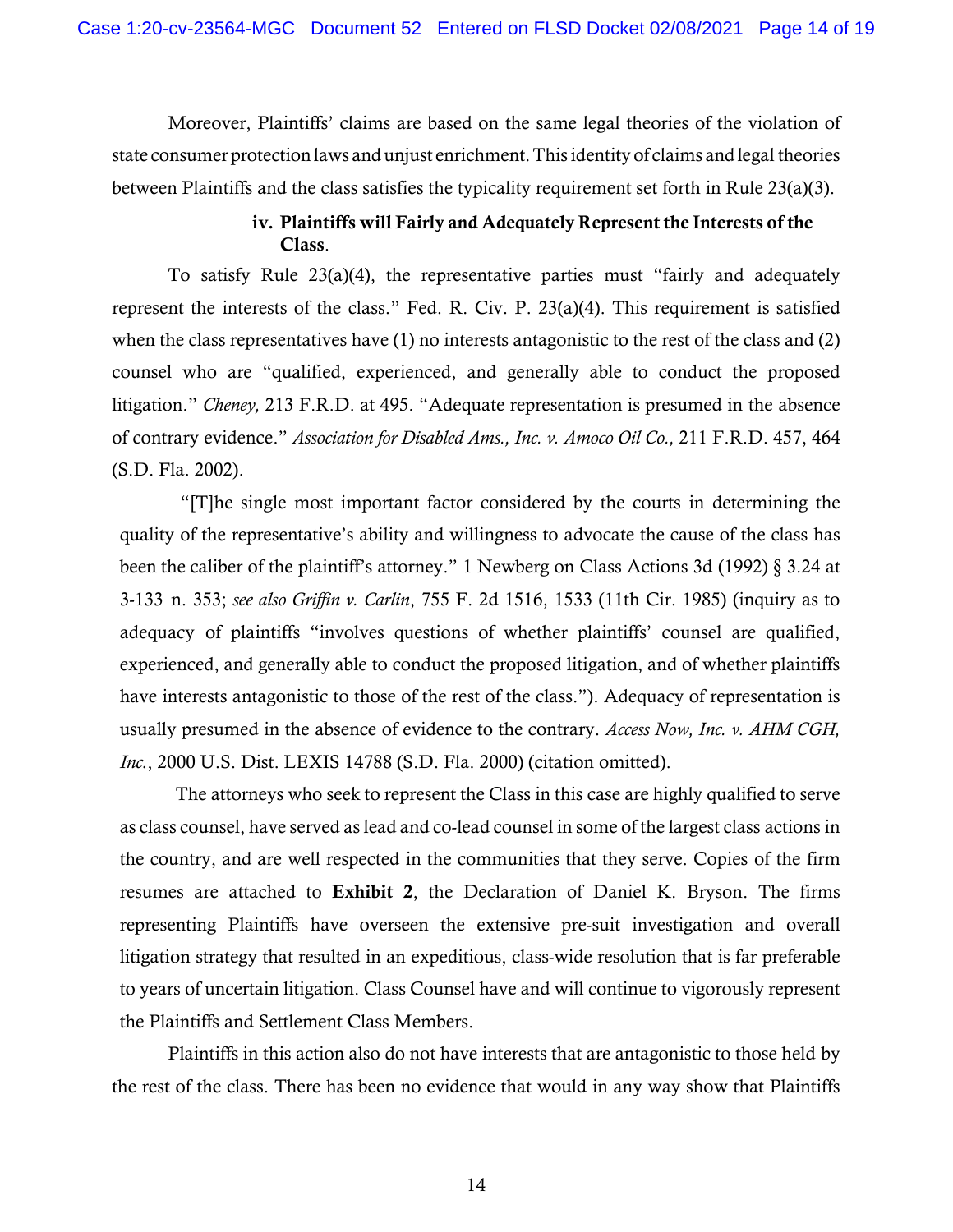do not have the same interests as the other class members or are in any way antagonistic to the class. Plaintiffs sued Defendants to expose the falsity of Neuriva's brain improvement allegations not only on their behalf but for those who are a part of the now-Settlement Class. Thus, Plaintiffs have satisfied Rule 23(a)(4)'s adequacy requirement.

## 3. The Settlement Class Meets the Requirements of Rules 23(b)(3) and (b)(2)

In addition to meeting the four requirements of Rule 23(a), a plaintiff seeking class certification must satisfy one of the subsections of Rule 23(b). Plaintiffs here seek certification under Rules 23(b)(3) and 23(b)(2).

#### **A.** Rule 23(b)(3)

Certification is appropriate under Rule 23(b)(3) if (1) common questions of law or fact predominate over those affecting only individual class members and (2) class treatment is superior to other adjudication methods. *See* Fed. R. Civ. P. 23(b)(3). The latter question implicates manageability concerns, which do not bear on certification of a settlement class. *See Checking Account Overdraft Litig.,* 275 F.R.D. at 659.

For common questions of law or fact to predominate over individualized questions, "the issues in the class action that are subject to generalized proof, and [are] thus applicable to the class as a whole, must predominate over those issues that are subject only to individualized proof." *Terazosin Hydrochloride Antitrust Litig*., 220 F.R.D. at 694. "Common questions need only predominate; they need not be dispositive of the litigation." *Id.* "When common questions present a significant aspect of the case and they can be resolved for all members of the class in a single adjudication, there is clear justification for handling the dispute on a representative rather than on an individual basis." *Checking Overdraft Litig*., 2011 WL 3158998, at \*7.

Here, "irrespective of the individual issues which may arise, the focus of the litigation concerns the alleged common course of unfair conduct embodied in [Defendants'] scheme to" allegedly deceptively sell and market Neuriva. *Id.* Proof of Defendants' alleged scheme to deceive a reasonable consumer may be substantiated by common evidence that would remain the same regardless of class size or composition. Common issues would predominate over any individual issue that might arise.

Moreover, a comprehensive resolution of the Settlement Class members' claims in this action would be far superior to litigating each of their claims separately. "Since the damage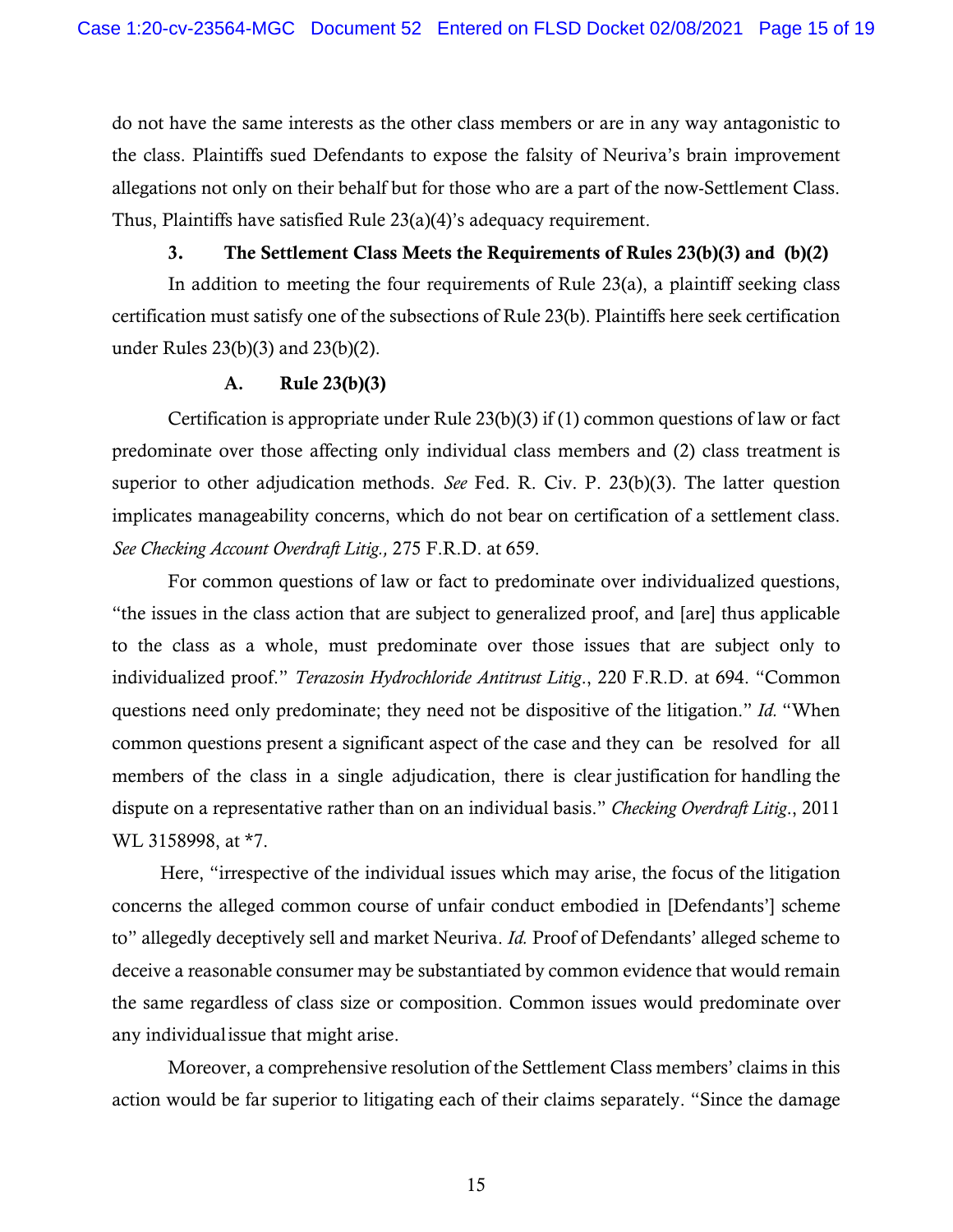amounts allegedly owed to each individual [consumer] are relatively low— especially as compared to the costs of prosecuting [these] types of claims . . . the economic reality is that many of the class members would never be able to prosecute their claims through individual lawsuits." *Williams*, 280 F.R.D. at 675. Even if the class members were able individually to prosecute their claims, "[s]eparate actions by each of the class members would be repetitive, wasteful, and an extraordinary burden on the courts." *Kennedy v. Tallant*, 710 F.2d 711, 718 (11th Cir. 1983).

Here, Plaintiffs satisfy the predominance requirement because liability questions common to all Settlement Class Members substantially outweigh any possible issues that are individual to each Settlement Class Member. The predominant issues raised by Plaintiffs and the Settlement Class are all susceptible to common proof. The common proof includes the allegedly deceptive conduct in labeling, packaging, and marketing of Neuriva. Neuriva's pervasive marketing claims persistently alleged that the supplement was "clinically proven" and proven by science to such a degree of uniformity that it predominates any individual issue. Furthermore, resolution of thousands of claims in one action is far superior to individual lawsuits, because it promotes consistency and efficiency of adjudication. *See* Fed. R. Civ. P. 23(b)(3). Accordingly, the Court should certify the proposed class for purposes of achieving this Settlement Agreement.

## **B.** Rule 23(b)(2)

 Rule 23(b)(2) provides for class certification where "the party opposing the class has acted or refused to act on grounds that apply generally to the class, so that final injunctive relief or corresponding declaratory relief is appropriate respecting the class as a whole." The term "generally applicable" has been interpreted to mean that the defendant "has acted in a consistent manner towards members of the class so that his actions may be viewed as part of a pattern of activity, or to establish a regulatory scheme, to all members." *Leszczynski v. Allianz Ins. Co.*, 176 F.R.D. 659, 673 (S.D. Fla. 1997) (internal citations omitted).

Here, due to its use of uniform labels and packaging and the overarching theme of its marketing message that Neuriva is proven to improve brain performance, Defendants' allegedly engaged in a standard and uniform practice directed toward the Settlement Class as a whole. Therefore, certification under Rule 23(b)(2) for settlement purposes is appropriate.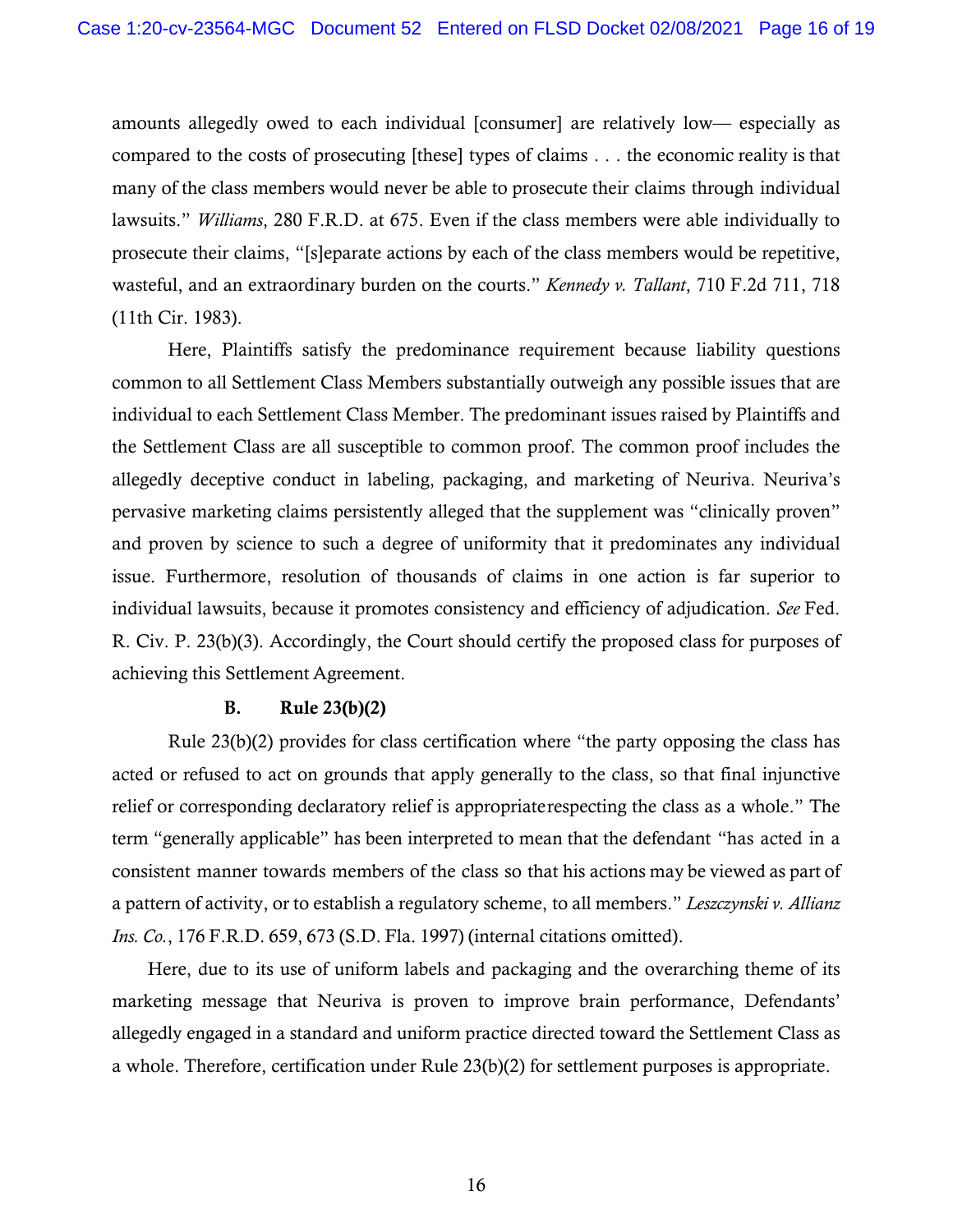## 4. THE COURT SHOULD APPOINT THE UNDERSIGNED FIRMS AS CLASS COUNSEL

The Parties have named the undersigned firms as Class Counsel, Whitfield Bryson LLP; Greg Coleman Law, PC; Levin, Papantonio, Thomas, Mitchell, Rafferty & Proctor, PA; Barbat, Monsour, Suciu, & Tomina PLLC, Bursor & Fisher PA, and Shub Law Firm LLC. Undersigned counsel have significant experience in litigating complex commercial litigation including class actions. *See supra.* Because undersigned counsel are highly qualified and determined to represent the best interests of the Class, the Court should appoint them Class Counsel moving forward.

### **CONCLUSION**

Plaintiffs respectfully request the Court enter an order certifying the proposed class for purposes of settlement, preliminarily approving the terms of the Settlement Agreement, directing that Notice be given to the Class Members in the forms submitted with the Settlement Agreement, and setting a final fairness hearing at least 100 days after entry of the order, in the form attached as Exhibit 4, or in such other form as the Court deems just and proper.

Dated: February 8, 2021 Respectfully submitted,

s/*Jonathan B. Cohen* 

Jonathan B. Cohen (Fla. Bar No. 27620) Rachel Soffin (Fla. Bar No. 18054) GREG COLEMAN LAW PC 800 S. Gay Street, Suite 1100 Knoxville, TN 37929 T: (865) 247-0080/F: (865) 522-0049 jonathan@gregcolemanlaw.com rachel@gregcolemanlaw.com

Daniel K. Bryson (Admitted *pro hac vice*) Martha A. Geer (Admitted *pro hac vice*) Patrick M. Wallace (Admitted *pro hac vice*) WHITFIELD BRYSON LLP 900 West Morgan Street Raleigh, NC 27603 T: (919) 600-5000/F: (919) 600-5035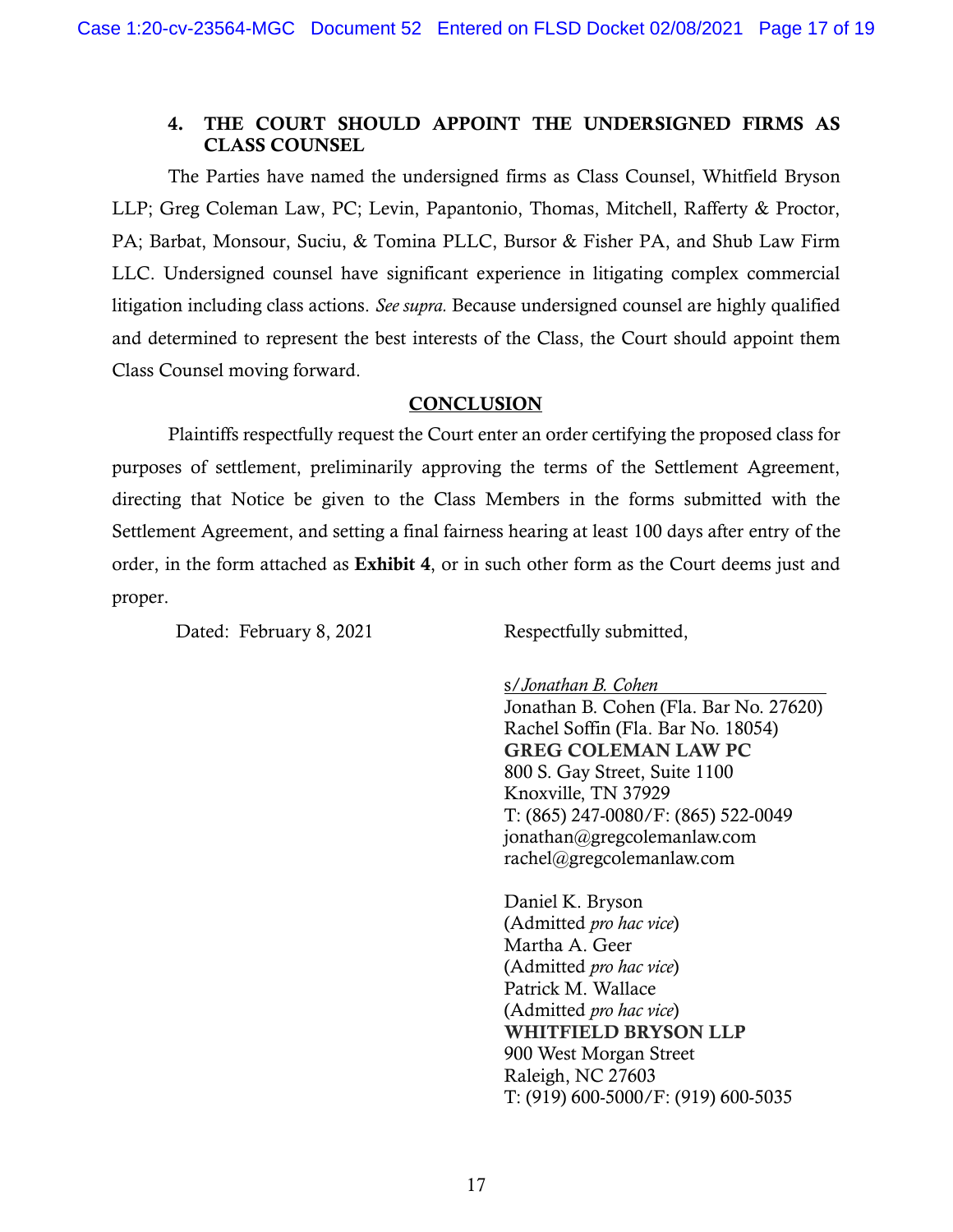dan@whitfieldbryson.com martha@whitfieldbryson.com pat@whitfieldbryson.com

Matthew D. Schultz (Fla. Bar No. 640326) LEVIN, PAPANTONIO, THOMAS, MITCHELL, RAFFERTY & PROCTOR, PA 316 S. Baylen St., Suite 600 Pensacola, FL 32502 T: (850) 435-7140/F: (850) 436-6140 mschultz@levinlaw.com

Nick Suciu (Admitted *pro hac vice*) BARBAT MANSOUR SUCIU & TOMINA PLLC 6905 Telegraph Rd., Suite 115 Bloomfield Hills, MI 48301 T:(313) 303-3472 nicksuciu@bmslawyers.com

Jonathan Shub\* Kevin Laukaitis\* SHUB LAW FIRM LLC 134 Kings Hwy E, 2nd Floor Haddonfield, NJ 08033 T: (856) 772-7200 jshub@shublawyers.com klaukaitis@shublawyers.com

L. Timothy Fisher\* Blair Reed\* Sarah Westcot\* BURSOR & FISHER, P.A. 1990 North California Blvd, Ste. 940 Walnut Creek, CA 94596 T: (925) 300-4455 ltfisher@bursor.com breed@bursor.com swestcot@bursor.com

\*Application *pro hac vice* submitted *Attorneys for Plaintiffs and the Class*